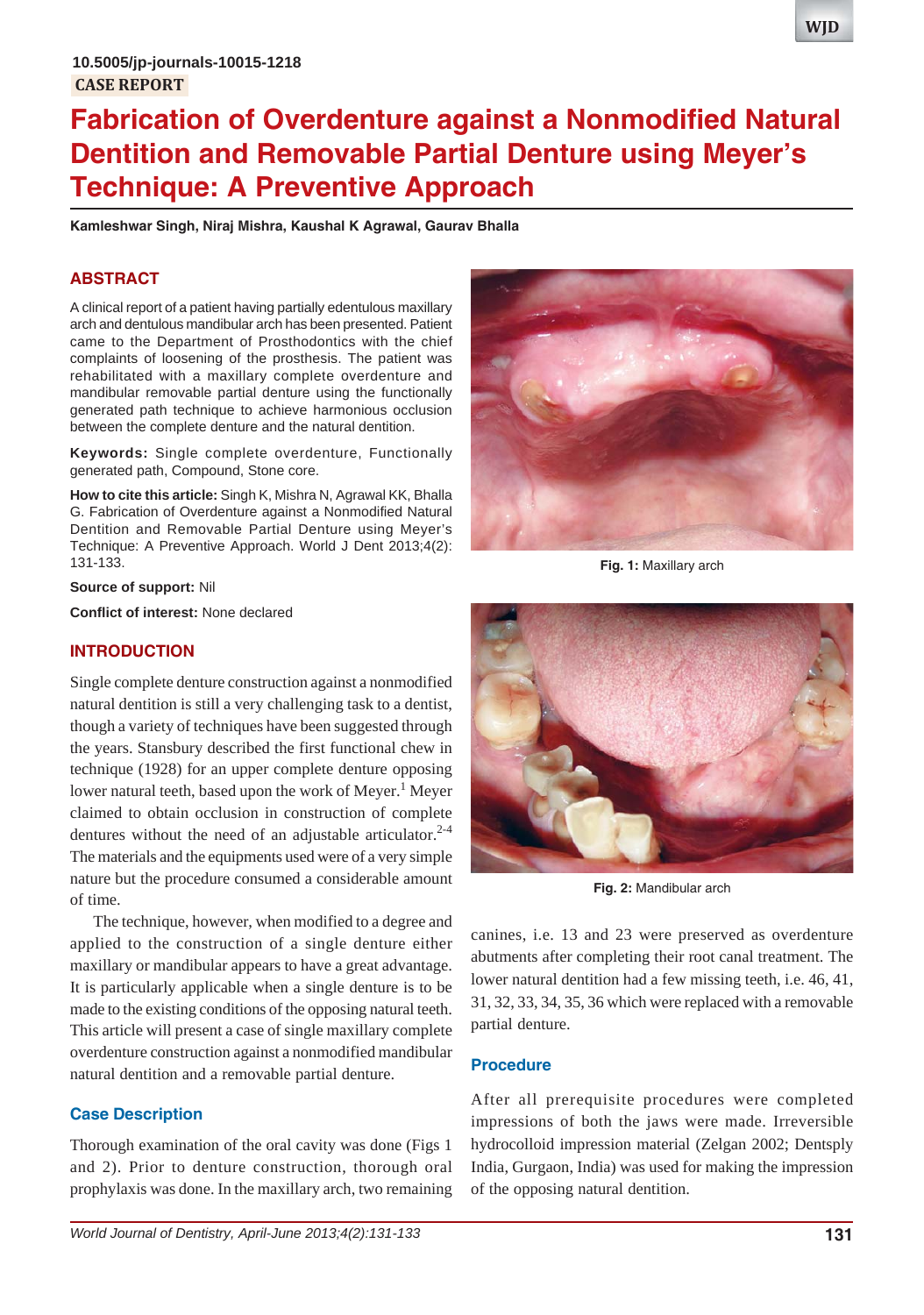The preliminary impression of the maxillary arch was made with impression compound (DPI Pinnacle, Dental Products of India, Mumbai) and preliminary cast was made. A custom tray was fabricated over the preliminary cast, border molding was performed, and a final impression was made with zinc oxide eugenol impression paste (DPI Impression paste, Mumbai). The final or corrected impression was poured with mechanically spatulated type III dental stone (Kalabhai, Mumbai). When set, the casts were removed from the impressions, and the posterior palatal seal was established on the maxillary cast. After this, the casts were trimmed and indexed. Then two autopolymerizing acrylic resin (Trevalon, Dentsply Ltd, Gurgaon, India) temporary record bases were constructed on the maxillary cast. A modeling wax occlusion rim (Metrodent, Mumbai) was made on one temporary record base and an impression compound occlusion rim was made on the other temporary record base.

The wax occlusal rim was corrected to give the desired lip support and adjusted to establish the desired vertical dimension of occlusion. Phonetics tests, determination of the existence of the adequate interocclusal distance, and esthetics were used as guides in determining the vertical dimension of occlusion. The centric relation position was recorded at the selected vertical dimension of occlusion. A tentative jaw relation record was made and the casts were mounted on an articulator. Denture teeth (Acrylux ruthinium, Ruthinium Dental Products Private Limited, New Delhi) were selected and positioned in their respective positions. After the setup was completed, try in was done in the patient's mouth.

The duplicate baseplate with a modeling plastic occlusal rim was placed on the cast. The modeling plastic occlusal rim should be approximately twice the buccolingual width of the molar teeth so that it should extend beyond and receive an impression of the central fossae of all the lower teeth.

The modeling plastic was warmed and adapted to the baseplate, and the articulator was closed so indentations were formed in the warm modeling plastic by the opposing cast. When cool, the occlusal rim was trimmed until there was 2 mm space between it and the mandibular anterior teeth. The posterior portions of the occlusal rim were trimmed until the buccal and the lingual cusps of mandibular teeth do not touch the occlusal rim. The vertical dimension of occlusion was maintained by extension of modeling plastic ridge into the central sulci of the opposing mandibular teeth.

Now, the baseplate with compound occlusal rim was taken to the patient's mouth, and the patient was instructed to slowly make the chewing motions (Fig. 3). This can be



**Fig. 3:** Compound index of mandibular arch

done by asking the patient to open the mouth, slight movement of the jaw to either right or left, and then slide the jaw back into the central position. This action tends to adjust the compound which fits into the central fossae of the lower teeth and rounds off those eminences of the compound which fit into the accessory grooves of the lower teeth.

Carding wax of about one-eighth inch was now added to the full width and length of the occlusal surface of the compound occlusal rim. Articulator was now closed, making an indentation of the lower teeth into the wax. The temporary denture base with the compound rim and the carding wax was now placed in the patient's mouth. The patient was instructed to open the mouth and move the jaw to either right or left until contact was made. After contact was made, the patient was instructed to close the jaw into centric position. The compound in the central fossae acts as a guide to preserve the cuspal height. This movement was made in both right and left lateral excursions. After this, record was made for the protrusive movement.

## **STONE CORE**

A small mix of type III dental stone was made and vibrated into the wax paths of cusps to a depth of approximately 10 mm. After the stone was set, the wax was cleaned from the stone core, and the temporary record base and the impression compound was removed from the cast (Fig. 4). The stone cusp path record was now attached to the articulator against the waxed denture and its occlusal contact with the stone core was carefully examined. The maxillary denture teeth were set or grounded to fit the generated path as recorded in the stone core. The setup was tried in the patient's mouth and esthetics, centric relation and eccentric movements were checked.5